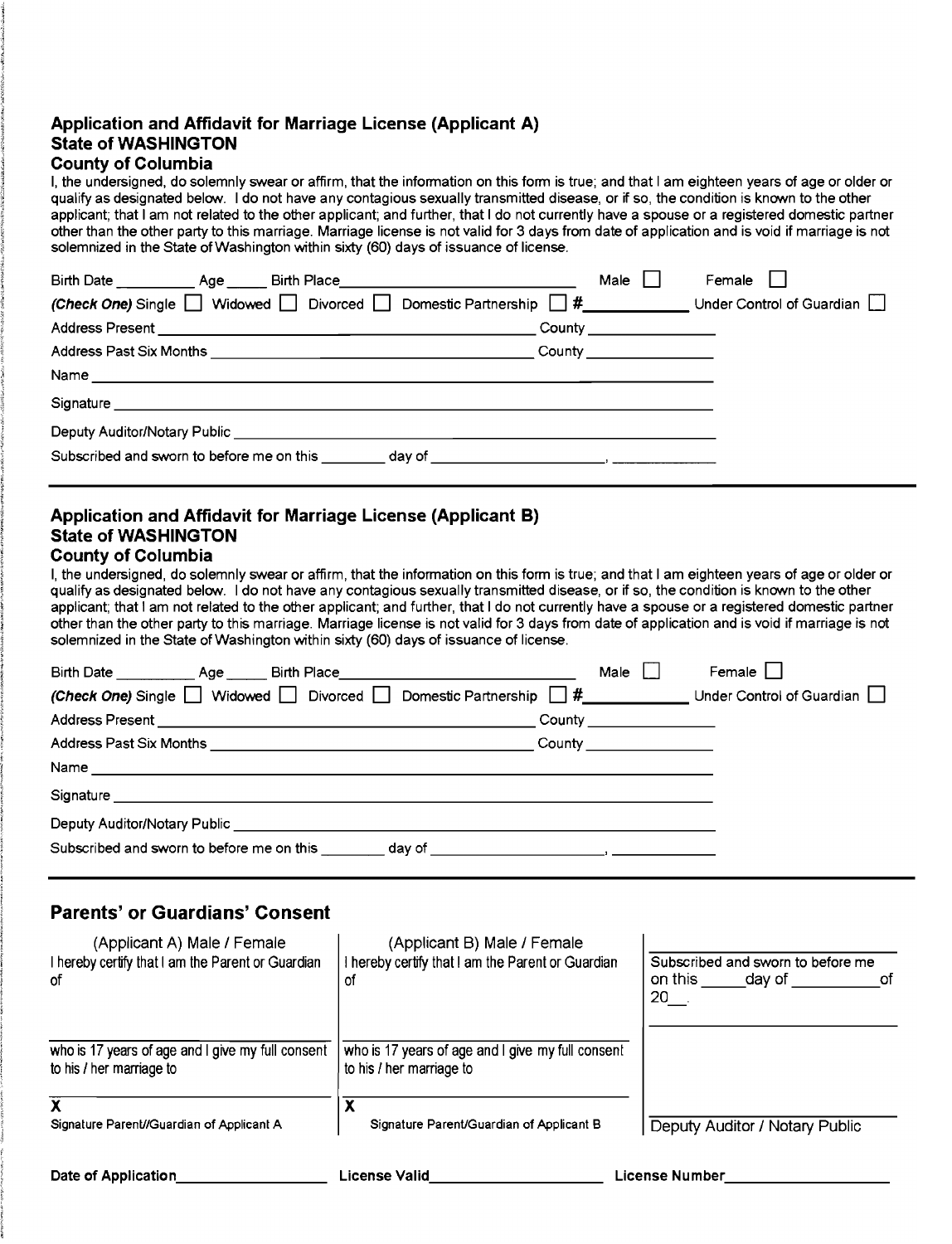

# Washington State CERTIFICATE OF MARRIAGE

| <b>COUNTY OF LICENSE:</b> |                 |
|---------------------------|-----------------|
|                           |                 |
| DATE VALID                | NOT VALID AFTER |
|                           |                 |

Marriage ceremony must be performed in the State of Washington.

Please type or print clearly in permanent black ink. State File Number

| <b>COUNTY AUDITOR</b>                                               |                                                                                                                                                                                                                                           |                                                                      |                                              |
|---------------------------------------------------------------------|-------------------------------------------------------------------------------------------------------------------------------------------------------------------------------------------------------------------------------------------|----------------------------------------------------------------------|----------------------------------------------|
| COUNTY AUDITOR'S SIGNATURE<br>x                                     |                                                                                                                                                                                                                                           |                                                                      | DATE RECEIVED (MM DD YYYY)                   |
| PERSON A CHECK ONE                                                  | $\square$ BRIDE $\square$ GROOM $\square$ SPOUSE                                                                                                                                                                                          | <b>PERSON B</b> CHECK ONE <b>CI BRIDE CI GROOM CI SPOUSE</b>         |                                              |
| LEGAL NAME BEFORE MARRIAGE (FIRST/MIDDLE/LAST)                      |                                                                                                                                                                                                                                           | LEGAL NAME BEFORE MARRIAGE (FIRST/MIDDLE/LAST)                       |                                              |
| BIRTH NAME (IF DIFFERENT)                                           | D MALE <b>D</b> FEMALE                                                                                                                                                                                                                    | BIRTH NAME (IF DIFFERENT)                                            | D MALE D FEMALE                              |
| CURRENT RESIDENCE - STREET, CITY/TOWN                               |                                                                                                                                                                                                                                           | CURRENT RESIDENCE - STREET, CITY/TOWN                                |                                              |
| <b>COUNTY OF RESIDENCE</b>                                          | <b>STATE OF RESIDENCE</b>                                                                                                                                                                                                                 | <b>COUNTY OF RESIDENCE</b>                                           | STATE OF RESIDENCE                           |
| DATE OF BIRTH (MM DD YYYY)                                          | BIRTH STATE (IF NOT USA, PROVIDE<br><b>COUNTRY</b>                                                                                                                                                                                        | DATE OF BIRTH (MM DD YYYY)                                           | BIRTH STATE (IF NOT USA, PROVIDE<br>COUNTRY) |
| MOTHER/PARENT BIRTH NAME                                            |                                                                                                                                                                                                                                           | MOTHER/PARENT BIRTH NAME                                             |                                              |
| FATHER/PARENT BIRTH NAME                                            |                                                                                                                                                                                                                                           | FATHER/PARENT BIRTH NAME                                             |                                              |
| MOTHER/PARENT BIRTH STATE (OR<br><b>COUNTRY)</b>                    | FATHER/PARENT BIRTH STATE (OR<br><b>COUNTRY)</b>                                                                                                                                                                                          | MOTHER/PARENT BIRTH STATE (OR<br><b>COUNTRYY</b>                     | FATHER/PARENT BIRTH STATE (OR<br>COUNTRY)    |
| <b>OFFICIANT</b>                                                    |                                                                                                                                                                                                                                           | 어디 가지가 안 먹었지? 그 사람이 어떻게 하니?                                          | of group a stark.                            |
|                                                                     | I certify that the undersigned, by authority of license issued by the County noted above, did on this day join in lawful wedlock with<br>their mutual consent in the presence of witnesses. In testimony whereof, witness our signatures: |                                                                      |                                              |
| DATE OF MARRIAGE (MM DD YYYY)                                       | <b>COUNTY OF CEREMONY</b>                                                                                                                                                                                                                 | TYPE OF CEREMONY (CHECK ONE)<br><b>D RELIGIOUS</b><br><b>D CIVIL</b> | DATE SIGNED (MM DD YYYY)                     |
| OFFICIANT'S ADDRESS (STREET, CITY, STATE AND ZIP CODE) PLEASE PRINT |                                                                                                                                                                                                                                           |                                                                      | OFFICIANT'S DAYTIME PHONE                    |
| OFFICIANT'S NAME (PRINT)                                            |                                                                                                                                                                                                                                           | <b>OFFICIANT'S SIGNATURE</b><br>x                                    |                                              |
| <b>WITNESS SIGNATURE</b><br>x                                       |                                                                                                                                                                                                                                           | <b>WITNESS SIGNATURE</b><br>x                                        |                                              |
| <b>PERSON A SIGNATURE</b><br>x                                      |                                                                                                                                                                                                                                           |                                                                      | DATE SIGNED (MM DD YYYY)                     |
| <b>PERSON B SIGNATURE</b><br>x                                      |                                                                                                                                                                                                                                           |                                                                      | DATE SIGNED (MM DD YYYY)                     |
| DOH/CHS 005 (REV 12/2012)                                           |                                                                                                                                                                                                                                           |                                                                      | FORM VALID ON DECEMBER 6, 2012               |